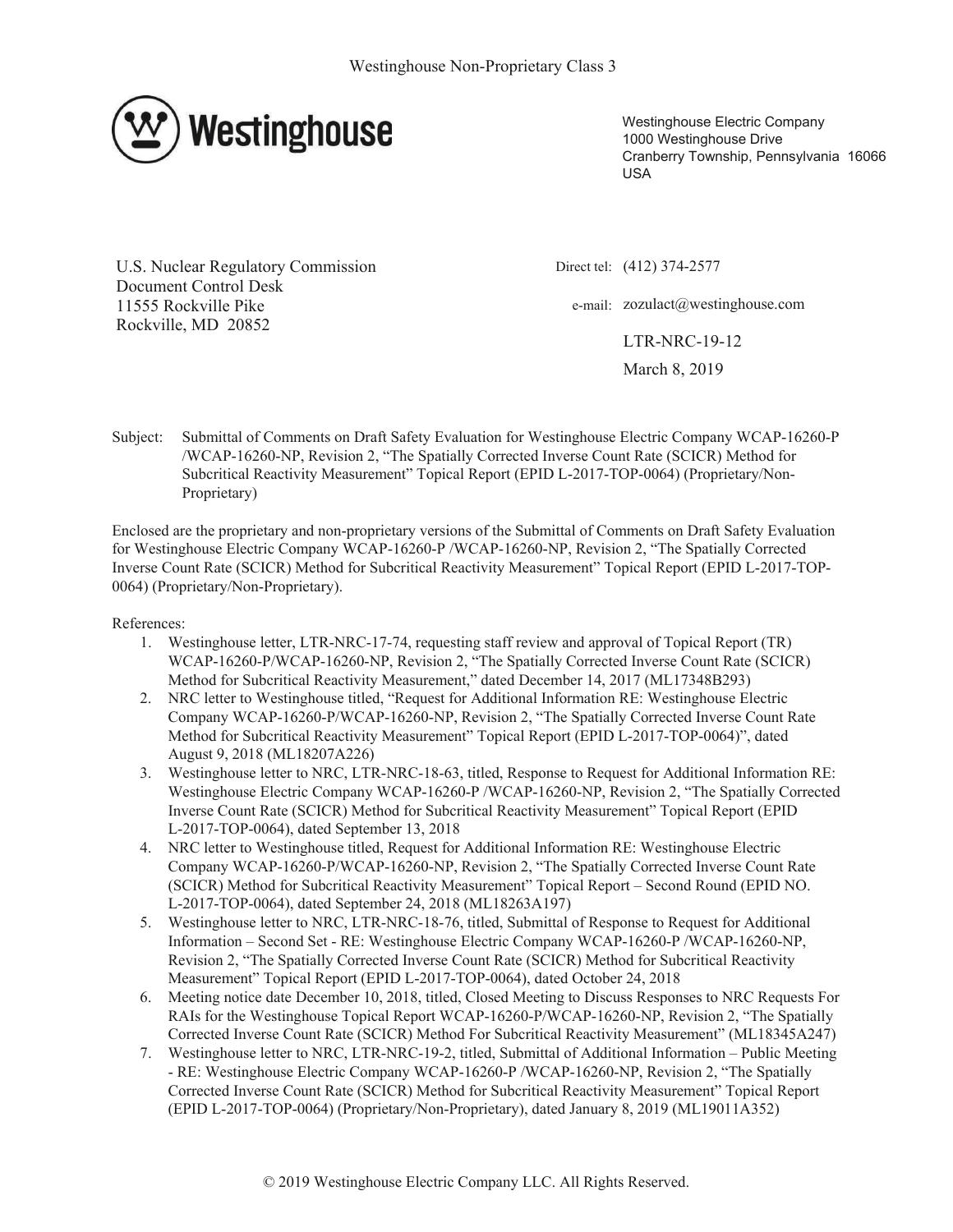#### Westinghouse Non-Proprietary Class 3

Page 2 of 2 LTR-NRC-19-12 March 8, 2019

8. NRC letter to Westinghouse titled, "Draft Safety Evaluation for Westinghouse Electric Company Topical Report WCAP-16260-P/WCAP-16260-NP, Revision 2, "The Spatially Corrected Inverse Count Rate (SCICR) Method for Subcritical Reactivity Measurement" (EPID: L-2017-TOP-0064)," dated February 4, 2019 (ML19022Al35)

Via Reference I, WCAP-16260-P/NP, Revision 2 was submitted for NRC review and approval. Reference 2 requested additional information in support of that review. Reference 3 provided our response to that first set of RAIs (Request for Additional Information). Reference 4 requested a second set of additional information to support the Electrical, Instrumentation and Controls Branch review of Reference l. Reference 5 provided a response to that request.

A public meeting was held on December 27, 2018 (Reference 6) to discuss outstanding issues with the NRC staff regarding the subject topical report. At that meeting, the NRC requested a list of the process controls to be used by Westinghouse for application of the SCICR methodology. Reference 7 provided the proprietary and non-proprietary version of that list. In addition, a typographical error has been identified in Reference 7. Specifically, in the table of process control documents in both the proprietary and the non-proprietary version, WCAP-16260 was erroneously referenced as WCAP-12620. This error has been entered into our corrective action program and will be addressed when the "P/NP-A" version of the WCAP is submitted to NRC for verification.

The purpose of this letter is to provide comments on the NRC draft safety evaluation (SE) for the subject WCAP as requested in Reference 8. Accordingly, please find enclosed a mark-up of the draft SE followed by a tabulation of the comments on the draft SE, as requested.

This submittal contains proprietary information of Westinghouse Electric Company LLC ("Westinghouse"). In conformance with the requirements of IO CFR Section 2.390, as amended, of the Nuclear Regulatory Commission's ("Commission's") regulations, we are enclosing with this submittal an Affidavit. The Affidavit sets forth the basis on which the information identified as proprietary may be withheld from public disclosure by the Commission.

Correspondence with respect to the proprietary aspects of the this submittal or the Westinghouse Affidavit should reference A W-19-4873 and should be addressed to Camille T. Zozula, Manager, Infrastructure & Facilities Licensing, Westinghouse Electric Company, 1000 Westinghouse Drive, Building 1, Suite 165, Cranberry Township,<br>PA 16066.

Girles(1)

Camille T. Zozula, Manager Infrastructure & Facilities Licensing

cc: Ekaterina Lenning (NRC) Dennis Morey (NRC)

Enclosures:

- I. Aflidavit A W-19-4873
- 2. Proprietary Information Notice and Copyright Notice
- 3. Submittal of Comments on Draft Safety Evaluation for Westinghouse Electric Company WCAP-16260-P / WCAP-16260-NP, Revision 2, "The Spatially Corrected Inverse Count Rate (SCICR) Method for Subcritical Reactivity Measurement," Topical Report (EPID L-2017-TOP-0064) (Proprietary)
- 4. Submittal of Comments on Draft Safety Evaluation for Westinghouse Electric Company WCAP-16260-P / WCAP-16260-NP, Revision 2, "The Spatially Corrected Inverse Count Rate (SCICR) Method for Subcritical Reactivity Measurement" Topical Report (EPID L-2017-TOP-0064) (Non-Proprietary)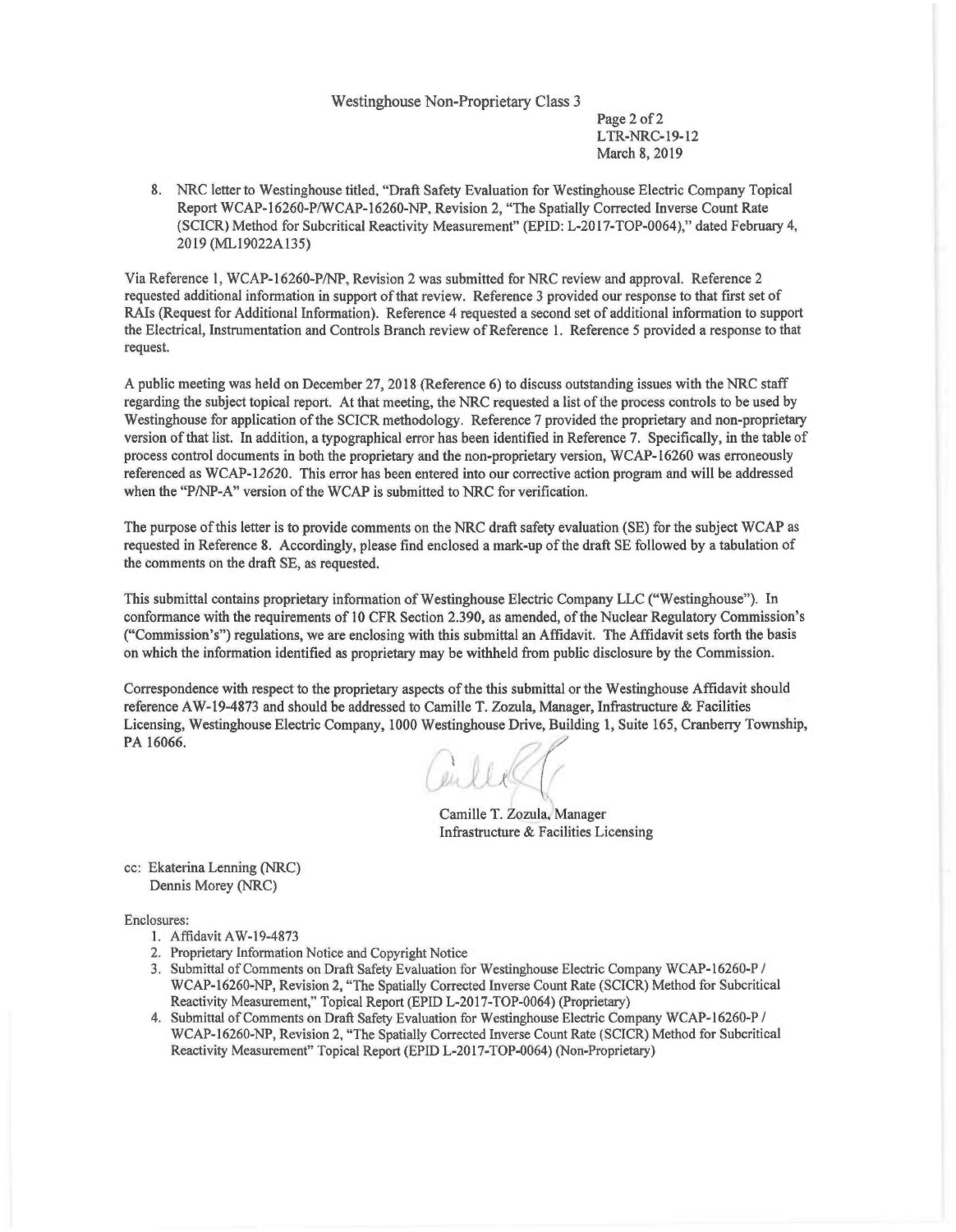# **AFFIDAVIT**

## COMMONWEALTH OF PENNSYLVANIA:

#### **COUNTY OF BUTLER:**

- $(1)$ I, Camille T. Zozula, have been specifically delegated and authorized to apply for withholding and execute this Affidavit on behalf of Westinghouse Electric Company LLC (Westinghouse).
- I am requesting the proprietary portions of LTR-NRC-19-12 be withheld from public disclosure  $(2)$ under 10 CFR 2.390.
- $(3)$ I have personal knowledge of the criteria and procedures utilized by Westinghouse in designating information as a trade secret, privileged, or as confidential commercial or financial information.
- $(4)$ Pursuant to 10 CFR 2.390, the following is furnished for consideration by the Commission in determining whether the information sought to be withheld from public disclosure should be withheld.
	- $(i)$ The information sought to be withheld from public disclosure is owned and has been held in confidence by Westinghouse and is not customarily disclosed to the public.
	- $(ii)$ Public disclosure of this proprietary information is likely to cause substantial harm to the competitive position of Westinghouse because it would enhance the ability of competitors to provide similar technical evaluation justifications and licensing defense services for commercial power reactors without commensurate expenses. Also, public disclosure of the information would enable others to use the information to meet NRC requirements for licensing documentation without purchasing the right to use the information.
- $(5)$ Westinghouse has policies in place to identify proprietary information. Under that system, information is held in confidence if it falls in one or more of several types, the release of which might result in the loss of an existing or potential competitive advantage, as follows: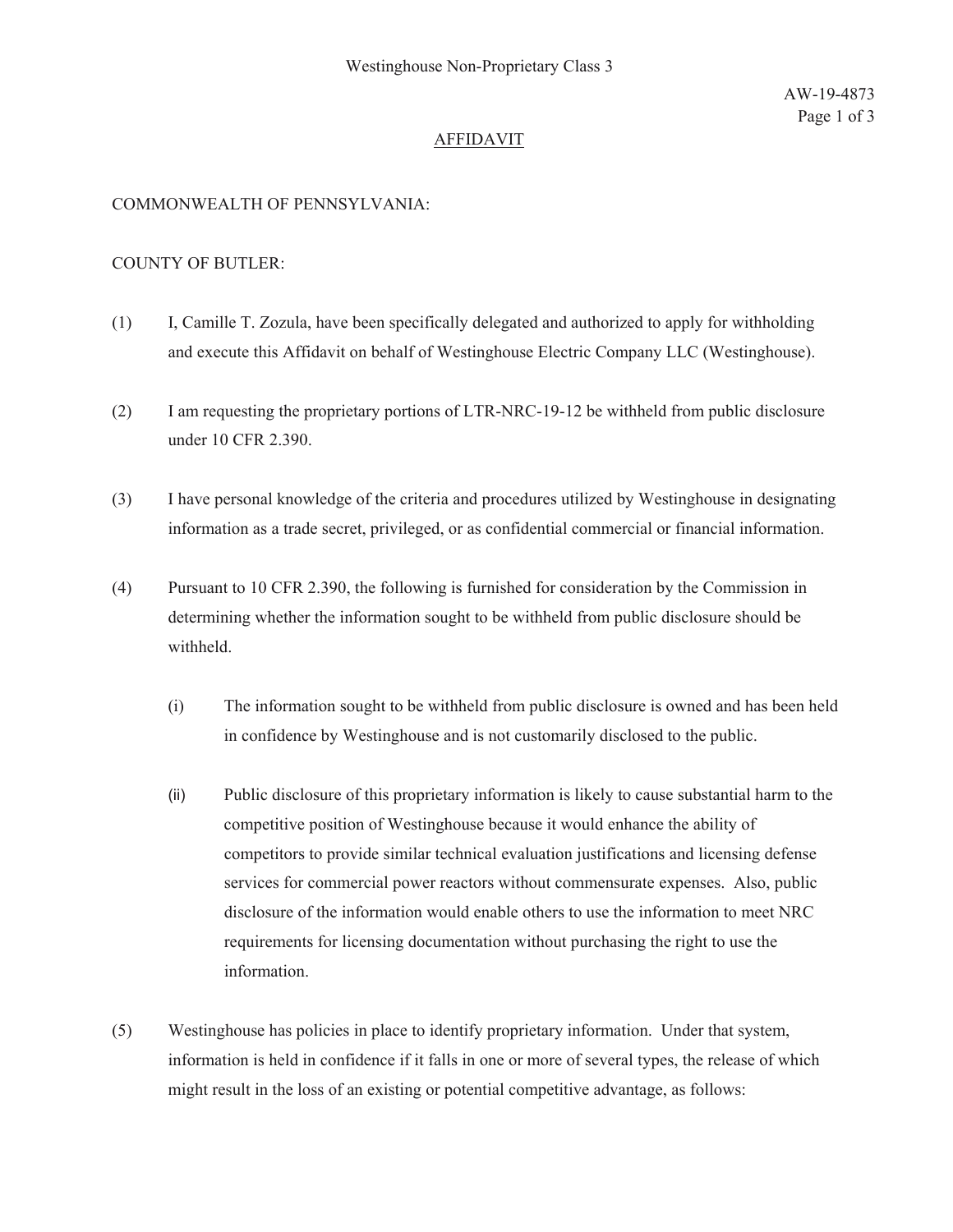### **AFFIDAVIT**

- The information reveals the distinguishing aspects of a process (or component,  $(a)$ structure, tool, method, etc.) where prevention of its use by any of Westinghouse's competitors without license from Westinghouse constitutes a competitive economic advantage over other companies.
- $(b)$ It consists of supporting data, including test data, relative to a process (or component, structure, tool, method, etc.), the application of which data secures a competitive economic advantage (e.g., by optimization or improved marketability).
- $(c)$ Its use by a competitor would reduce his expenditure of resources or improve his competitive position in the design, manufacture, shipment, installation, assurance of quality, or licensing a similar product.
- $(d)$ It reveals cost or price information, production capacities, budget levels, or commercial strategies of Westinghouse, its customers or suppliers.
- $(e)$ It reveals aspects of past, present, or future Westinghouse or customer funded development plans and programs of potential commercial value to Westinghouse.
- $(f)$ It contains patentable ideas, for which patent protection may be desirable.

 $(6)$ The attached documents are bracketed and marked to indicate the bases for withholding. The justification for withholding is indicated in both versions by means of lower case letters (a) through (f) located as a superscript immediately following the brackets enclosing each item of information being identified as proprietary or in the margin opposite such information. These lower case letters refer to the types of information Westinghouse customarily holds in confidence identified in Sections (5)(a) through (f) of this Affidavit.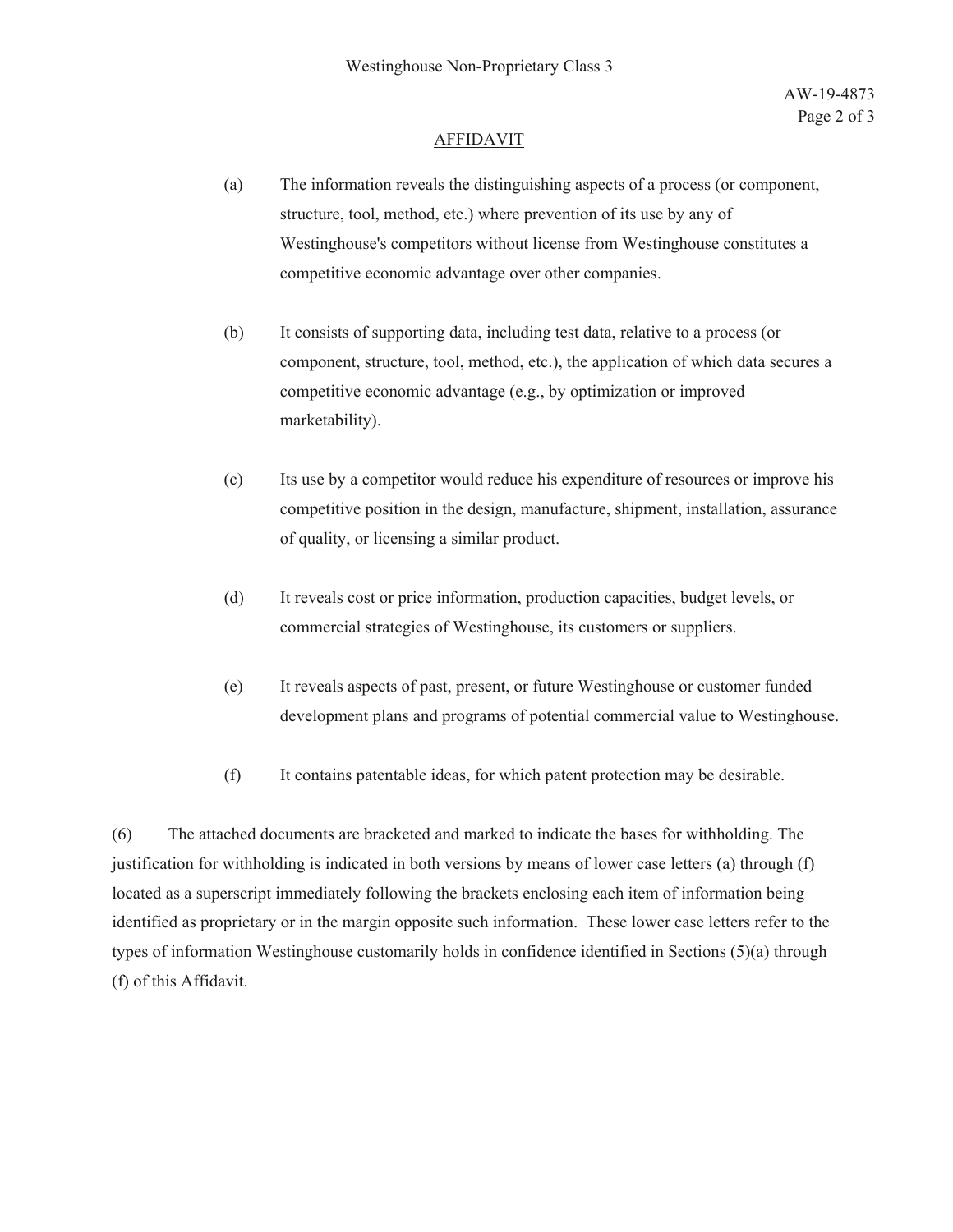Westinghouse Non-Proprietary Class 3

AW-19-4873 Page 3 of 3

# **AFFIDAVIT**

I declare that the averments of fact set forth in this Affidavit are true and correct to the best of my knowledge, information, and belief.

I declare under penalty of perjury that the foregoing is true and correct.

Executed on: OBMarch W19

Camille T. Zozula, Manager Infrastructure & Facilities Licensing